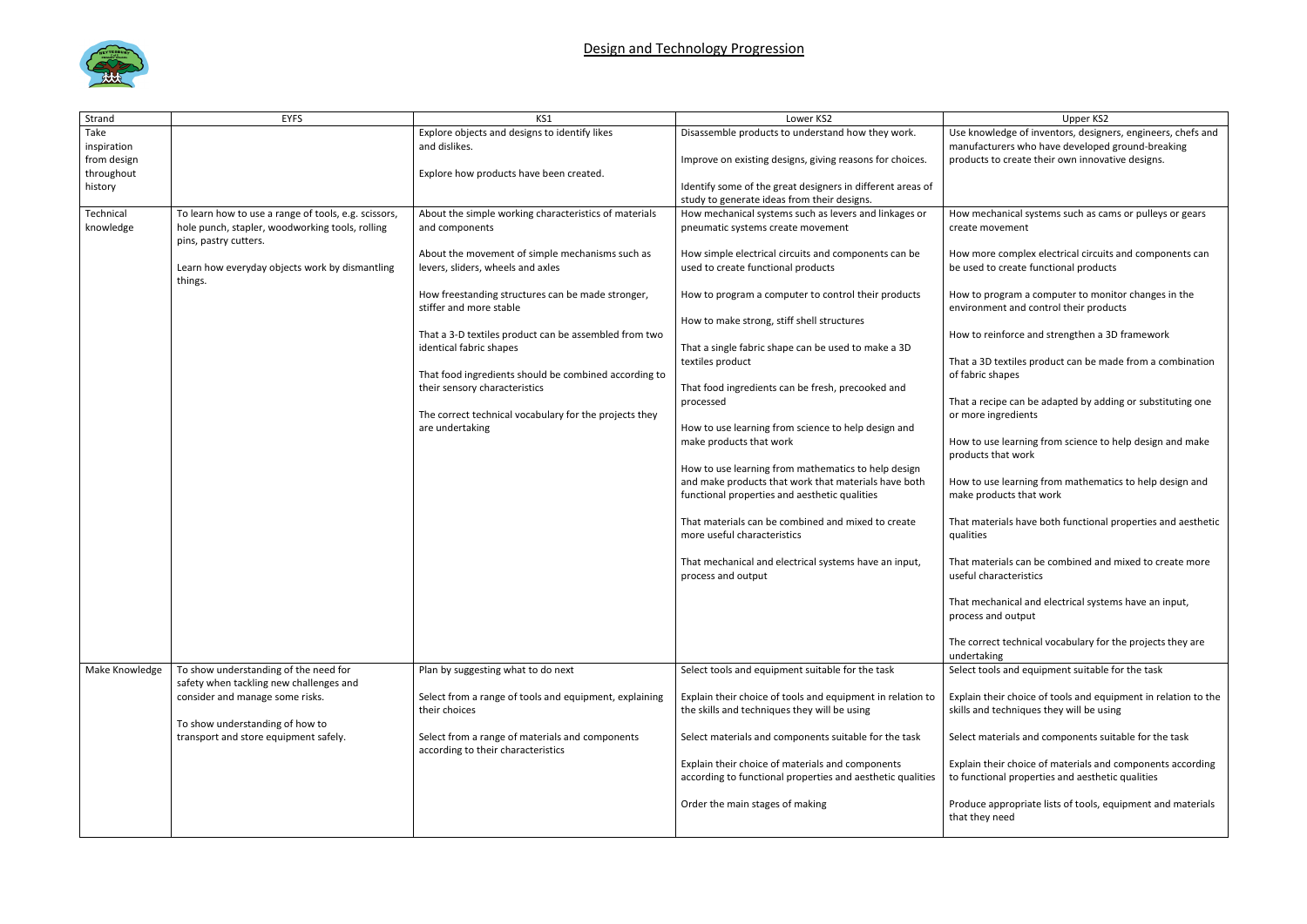

|               |                                                    |                                                                                |                                                                   | Formulate step-by-step plans as a guide to making                                        |
|---------------|----------------------------------------------------|--------------------------------------------------------------------------------|-------------------------------------------------------------------|------------------------------------------------------------------------------------------|
| Cooking       | Children have basic hygiene awareness.             | That all food comes from plants or animals                                     | That food is grown (such as tomatoes, wheat                       | That seasons may affect the food available                                               |
|               |                                                    |                                                                                | and potatoes), reared (such as pigs, chickens and                 |                                                                                          |
|               |                                                    | That food has to be farmed, grown elsewhere                                    | cattle) and caught (such as fish) in the UK, Europe               | How food is processed into ingredients that can                                          |
|               |                                                    | (e.g. home) or caught                                                          | and the wider world                                               | be eaten or used in cooking                                                              |
| Design Skills | Begin to use the language of designing and making, | Beginning to explore how products have been created                            | Show that a design meets a range of requirements                  | Come up with a range of ideas after collecting information                               |
|               | e.g. join, build and shape.                        |                                                                                |                                                                   | Take a user's view into account when designing                                           |
|               | Learning about planning and adapting initial ideas | Design products that have a clear purpose and an<br>intended user with support | Put together a plan which shows the equipment and<br>tools needed |                                                                                          |
|               | to make them better.                               |                                                                                |                                                                   | Produce a detailed step-by-step plan                                                     |
|               |                                                    | Make simple diagrams to show a design                                          | Describe a design using an accurately labelled diagram            |                                                                                          |
|               | To construct with a purpose in mind, using a       |                                                                                |                                                                   | Use cross sectional planning to show my design                                           |
|               | variety of resources.                              | Develop design criteria with a group                                           | Generate realistic ideas, focusing on the needs of the            |                                                                                          |
|               |                                                    |                                                                                | user                                                              | Produce prototypes to show ideas                                                         |
|               | Manipulate materials to achieve a planned effect   | Generate ideas by drawing on their own experiences                             |                                                                   |                                                                                          |
|               |                                                    |                                                                                | Make design decisions that take account of the                    | Share and clarify ideas through discussion                                               |
|               | Use simple tools and techniques competently and    | Use knowledge of existing products to help come up                             | availability of resources                                         |                                                                                          |
|               | appropriately                                      | with ideas                                                                     |                                                                   | Model their ideas using prototypes and pattern pieces                                    |
|               |                                                    |                                                                                | Generate ideas, considering the purposes for which they           |                                                                                          |
|               | Select appropriate resources and adapt work        | Develop and communicate ideas by talking and drawing                           | are designing                                                     | Use annotated sketches, cross-sectional drawings and                                     |
|               | where necessary                                    |                                                                                |                                                                   | exploded diagrams to develop and communicate their ideas                                 |
|               |                                                    | Model ideas by exploring materials, components and                             | Make labelled drawings from different views showing               |                                                                                          |
|               | Select tools and techniques needed to shape        | construction kits and by making templates and mock-                            | specific features                                                 | Use computer-aided design to develop and communicate                                     |
|               |                                                    | ups                                                                            |                                                                   | their ideas                                                                              |
|               |                                                    |                                                                                | Develop a clear idea of what has to be done, planning             |                                                                                          |
|               |                                                    | Use information and communication technology, where                            | how to use materials, equipment and processes, and                | Generate innovative ideas, drawing on research                                           |
|               |                                                    | appropriate, to develop and communicate their ideas                            | suggesting alternative methods of making, if the first            |                                                                                          |
|               |                                                    |                                                                                | attempts fail                                                     | Make design decisions, taking account of constraints such as<br>time, resources and cost |
|               |                                                    |                                                                                | Evaluate products and identify criteria that can be used          |                                                                                          |
|               |                                                    |                                                                                | for their own designs                                             |                                                                                          |
| Make Skills   | To learn to construct with a purpose in mind.      | Cut safely using tools provided                                                | Design meets a range of requirements                              | Come up with a range of ideas after collecting information                               |
|               |                                                    |                                                                                |                                                                   |                                                                                          |
|               | Selects tools and techniques needed to shape,      | Begin to demonstrate a range of cutting and shaping                            | Put together a plan which shows the equipment and                 | Take a user's view into account when designing                                           |
|               | assemble and join materials.                       | techniques such as tearing, cutting and folding                                | tools needed                                                      |                                                                                          |
|               |                                                    |                                                                                |                                                                   | Produce a detailed step-by-step plan                                                     |
|               | To explore what happens when they mix colours.     | Begin to demonstrate a range of joining techniques                             | Describe a design using an accurately labelled diagram            |                                                                                          |
|               |                                                    | such as gluing and combining materials to strengthen?                          |                                                                   | Use cross sectional planning to show a design                                            |
|               | To experiment to create different textures.        |                                                                                | Select appropriate tools and techniques for making their          |                                                                                          |
|               |                                                    | Begin to join textiles using running stitch?                                   | product                                                           | Produce prototypes to show ideas                                                         |
|               | To practise some appropriate safety measures       |                                                                                |                                                                   |                                                                                          |
|               | without direct supervision.                        | Colour and decorate textiles using techniques such as                          | Measure, mark out, cut and shape a range of materials,            | Select appropriate tools, materials, components and                                      |
|               |                                                    | dying or adding sequins?                                                       | using appropriate tools, equipment and techniques                 | techniques                                                                               |
|               |                                                    |                                                                                |                                                                   |                                                                                          |
|               |                                                    | Begin to use materials to practise drilling, screwing,                         | Join and combine materials and components accurately              | Assemble components make working models                                                  |
|               |                                                    | gluing and nailing materials to make and strengthen                            | in temporary and permanent ways                                   |                                                                                          |
|               |                                                    | products                                                                       |                                                                   | Use tools safely and accurately                                                          |
|               |                                                    | Begin to create products using levers, wheels and                              | Weave                                                             | Construct products using permanent joining techniques                                    |
|               |                                                    | winding mechanisms                                                             | Measure, tape or pin, cut and join fabric with some               |                                                                                          |
|               |                                                    |                                                                                | accuracy                                                          | Make modifications as they go along                                                      |
|               |                                                    | Begin to refine the design as work progresses?                                 |                                                                   |                                                                                          |
|               |                                                    |                                                                                | Use simple graphical communication techniques                     | Pin, sew and stitch materials together create a product                                  |
|               |                                                    |                                                                                |                                                                   |                                                                                          |
|               |                                                    |                                                                                |                                                                   |                                                                                          |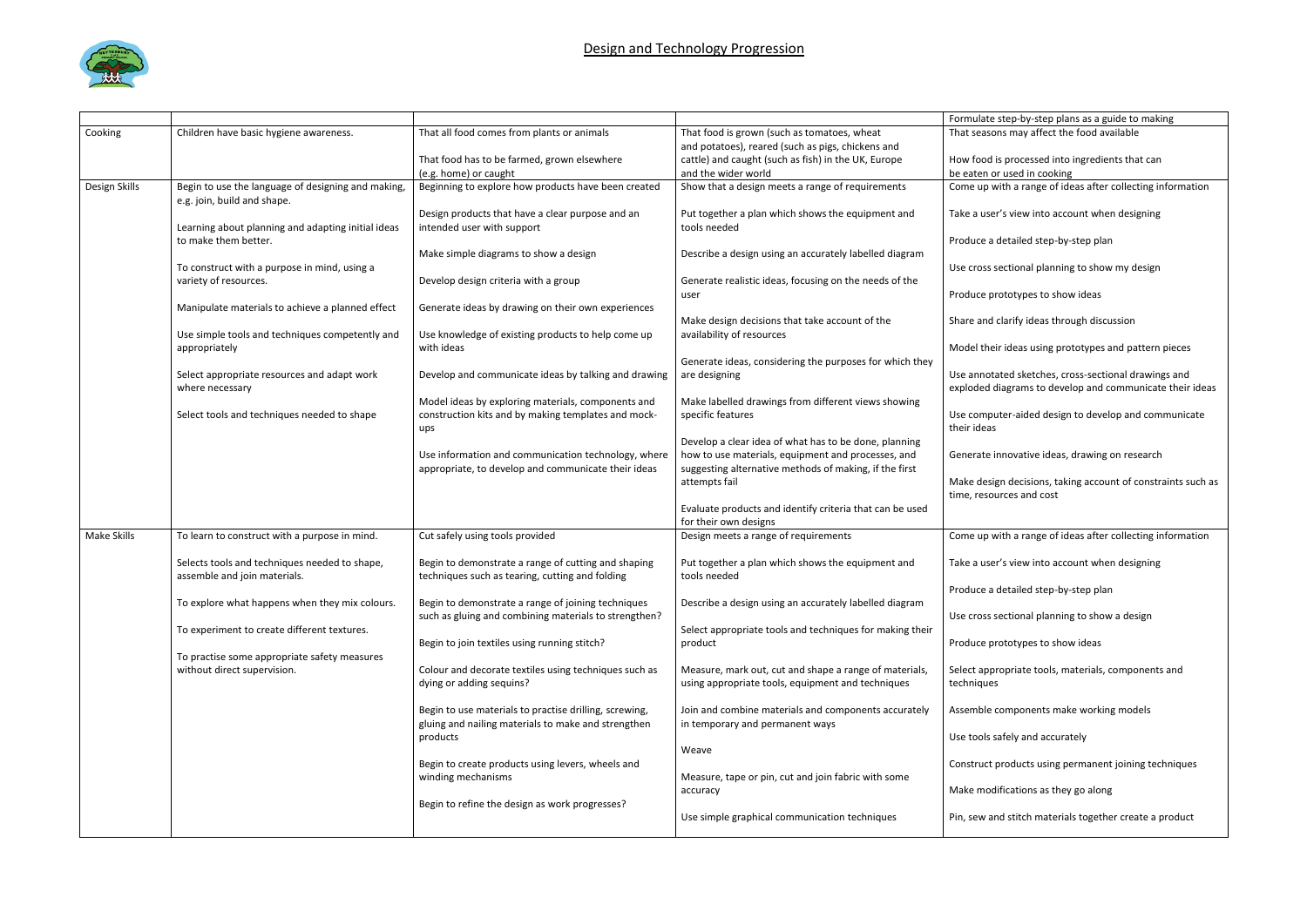

|                        |                                                     | Begin to choose the right materials for making a           | Apply a range of finishing techniques, including those            | Achieve a q                   |
|------------------------|-----------------------------------------------------|------------------------------------------------------------|-------------------------------------------------------------------|-------------------------------|
|                        |                                                     | product according to the properties needed                 | from art and design, with some accuracy                           |                               |
|                        |                                                     |                                                            |                                                                   | Weigh and                     |
|                        |                                                     | Plan by suggesting what to do next                         |                                                                   | liquids)                      |
|                        |                                                     | Select from a range of tools and equipment, explaining     |                                                                   | Apply the ru                  |
|                        |                                                     | their choices                                              |                                                                   |                               |
|                        |                                                     |                                                            |                                                                   | practices e.                  |
|                        |                                                     | Select from a range of materials and components            |                                                                   | Cut and joir                  |
|                        |                                                     | according to their characteristics                         |                                                                   | the product                   |
|                        |                                                     |                                                            |                                                                   |                               |
|                        |                                                     | Follow procedures for safety and hygiene                   |                                                                   | Demonstrat                    |
|                        |                                                     |                                                            |                                                                   | problems                      |
|                        |                                                     | Use a range of materials and components, including         |                                                                   |                               |
|                        |                                                     | construction materials and kits, textiles, food            |                                                                   | Use techniq                   |
|                        |                                                     | ingredients and mechanical components                      |                                                                   |                               |
|                        |                                                     |                                                            |                                                                   |                               |
|                        |                                                     | Measure, mark out, cut and shape materials and             |                                                                   |                               |
|                        |                                                     | components                                                 |                                                                   |                               |
|                        |                                                     |                                                            |                                                                   |                               |
|                        |                                                     | Assemble, join and combine materials and components        |                                                                   |                               |
|                        |                                                     |                                                            |                                                                   |                               |
|                        |                                                     | Use finishing techniques, including those from art and     |                                                                   |                               |
|                        |                                                     | design                                                     |                                                                   |                               |
| <b>Evaluate Skills</b> | Begin to talk about changes made during             | Begin to explore objects to identify likes and dislikes of | Look at products and talk about how they work                     | Test and ev                   |
|                        | the making process, e.g. making a decision to use a | the designs                                                |                                                                   |                               |
|                        | different joining method.                           | Begin to suggest improvements to existing designs          | Practise my evaluation skills by evaluating existing<br>products? | Evaluate the<br>the materia   |
|                        |                                                     |                                                            |                                                                   |                               |
|                        |                                                     | Evaluate my design or product against given design         | Evaluate my own products                                          | Evaluate the                  |
|                        |                                                     | criteria                                                   |                                                                   | criteria                      |
|                        |                                                     |                                                            | Suggest a change that could be made to improve a                  |                               |
|                        |                                                     | Begin to show an understanding of how historical           | product?                                                          | Practise my                   |
|                        |                                                     | events or people have helped shape the technological       | Refer to their design criteria as they design and make            | against crite                 |
|                        |                                                     | world today                                                |                                                                   |                               |
|                        |                                                     |                                                            | Use their design criteria to evaluate their completed             | Explain why                   |
|                        |                                                     | Investigate and analyse a range of existing products       | products                                                          | quality                       |
|                        |                                                     |                                                            |                                                                   |                               |
|                        |                                                     | Evaluate their ideas and products against their own        | Identify the strengths and areas for development in their         | Explain how                   |
|                        |                                                     | design criteria and consider the views of others to        | ideas and products                                                |                               |
|                        |                                                     | improve their work                                         |                                                                   | Think about                   |
|                        |                                                     |                                                            | Consider the views of others, including intended users,           |                               |
|                        |                                                     | Understand how key events and individuals in design        | to improve their work                                             | Think about                   |
|                        |                                                     | and technology have helped shape the world                 |                                                                   |                               |
|                        |                                                     |                                                            |                                                                   | Critically ev                 |
|                        |                                                     | Talk about their design ideas and what they are making     |                                                                   | fitness for p                 |
|                        |                                                     |                                                            |                                                                   | make                          |
|                        |                                                     | Make simple judgements about their products and            |                                                                   |                               |
|                        |                                                     | ideas against design criteria                              |                                                                   | Evaluate the<br>their origina |
|                        |                                                     | Suggest how their products could be improved               |                                                                   |                               |
| <b>Cooking Skills</b>  | To begin to understand some of the tools,           | Begin to talk about how to be healthy                      | Choose the right ingredients for a product                        | Understand                    |
|                        | techniques and processes involved in                |                                                            |                                                                   | of ingredier                  |
|                        | food preparation.                                   | Begin to show understanding of a varied diet               | Explain what to do to be hygienic and safe                        |                               |
|                        |                                                     |                                                            |                                                                   |                               |

| Achieve a quality product                                                                                                          |
|------------------------------------------------------------------------------------------------------------------------------------|
| Weigh and measure accurately (time, dry ingredients,<br>liquids)                                                                   |
| Apply the rules for basic food hygiene and other safe<br>practices e.g. hazards relating to the use of ovens                       |
| Cut and join with accuracy to ensure a good-quality finish to<br>the product                                                       |
| Demonstrate resourcefulness when tackling practical<br>problems                                                                    |
| Use techniques that involve a number of steps                                                                                      |
|                                                                                                                                    |
|                                                                                                                                    |
|                                                                                                                                    |
|                                                                                                                                    |
| Test and evaluate my final product                                                                                                 |
| Evaluate the design to suggest improvements, considering<br>the materials and methods that have been used                          |
| Evaluate the appearance and function against the original<br>criteria                                                              |
| Practise my evaluation skills by evaluating existing products<br>against criteria set                                              |
| Explain why my finished product is going to be of good<br>quality                                                                  |
| Explain how my product will appeal to the audience                                                                                 |
| Think about the aesthetic qualities of my work                                                                                     |
| Think about the functionality of my work                                                                                           |
| Critically evaluate the quality of the design, manufacture and<br>fitness for purpose of their products as they design and<br>make |
| Evaluate their ideas and products against                                                                                          |

iginal design specification

tand the importance of correct storage and handling dients<sup>.</sup>